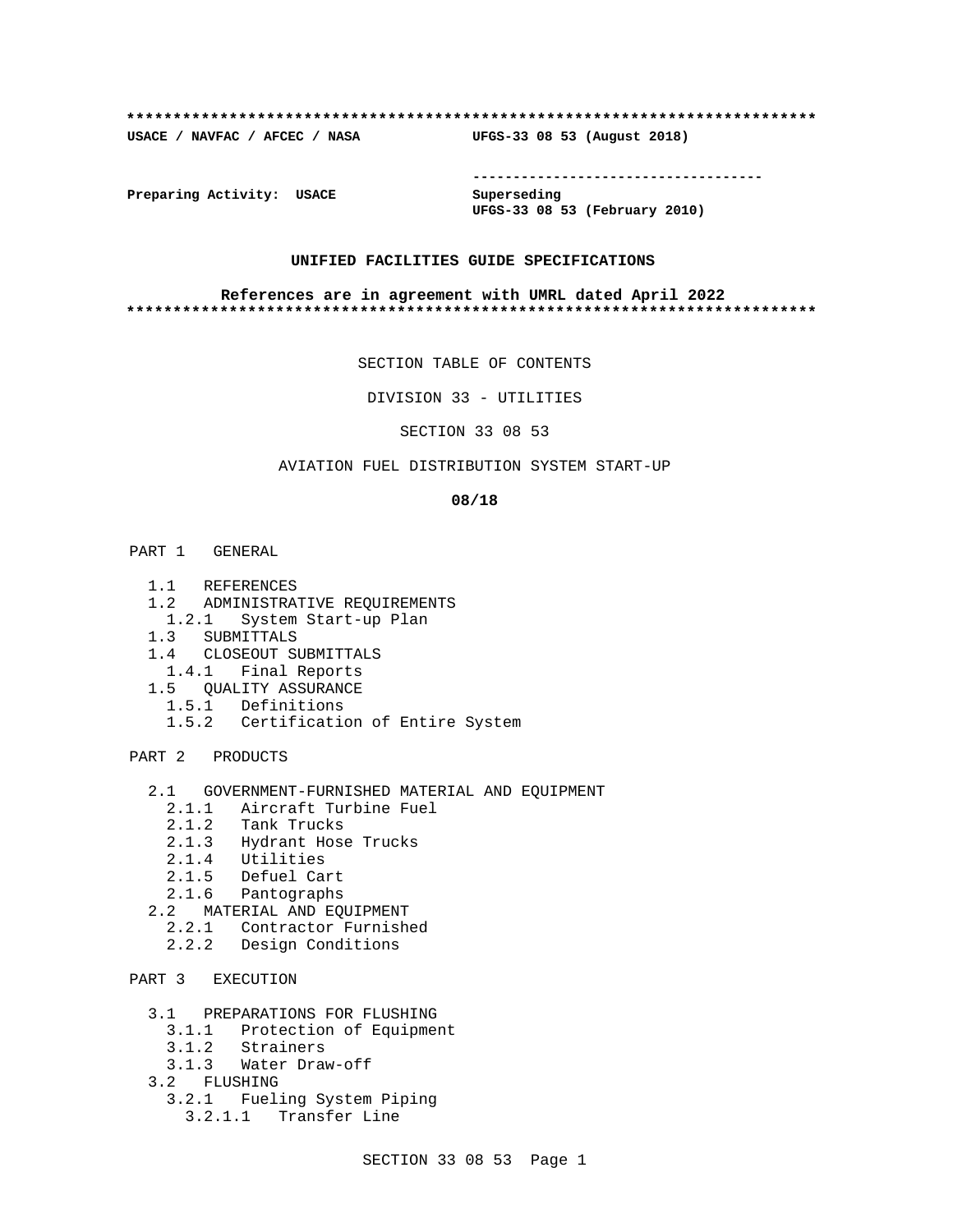- 3.2.1.2 Pump House Piping
- 3.2.1.3 Apron Loop Piping
- 3.2.1.4 Hydrant Outlets
- 3.2.1.5 Product Recovery Tank Lines
- 3.2.1.6 Pantographs
- 3.3 CLEANING
	- 3.3.1 Preparation for Cleaning
	- 3.3.2 Cleaning Requirements
	- 3.3.3 Cleaning Procedure
		- Transfer Line
		- 3.3.3.2 Pump House Piping
		- 3.3.3.3 Apron Loop Piping
		- 3.3.3.4 Product Recovery Lines
		- 3.3.3.5 Pantographs
- 3.4 CONTROL VALVE[ AND PANTOGRAPH] ADJUSTMENT
- 3.4.1 Rate of Flow Control Feature on Fueling Pump Non-Surge Check Valve
	- 3.4.2 Control Valves on Issue Filter Separator Downstream Side
- 3.4.3 Venturi Needle Valve
- 3.5 EQUIPMENT TESTS
	- 3.5.1 Equipment Tests
	- 3.5.2 Operating Tank Low Level Alarm
	- 3.5.3 Fuel Delivery
	- 3.5.4 Fueling Pump Operation
	- 3.5.5 Defueling Performance
	- 3.5.6 Emergency Shutdown
	- 3.5.7 Hydrant Control Valve
		- 3.5.7.1 Surge Shut-Down Capability
		- 3.5.7.2 Pressure Control at Setpoint + 15 kPa 2 psi
	- 3.5.8 Filter Separator Float Control Valves with Manual Tester
	- 3.5.9 Overfill Valve
- 3.6 PERFORMANCE TESTING
- 3.6.1 Final Performance Test
	- 3.6.1.1 Satisfactory Performance
	- 3.6.2 Performance Testing Plan
- 3.6.3 Equipment Tests
- 3.6.4 Control Valve Tagging
- 3.6.5 Final Acceptance
	- 3.6.5.1 Operating Tank High Liquid Level Shut-Off Valve Test and Adjustments
	- 3.6.5.2 Tank Level Indicator Adjustments
	- 3.6.5.3 Water Draw-Off System Test

# ATTACHMENTS:

Attachment 1 - Equipment Tests

Attachment 2 - Performance Testing Plan

-- End of Section Table of Contents --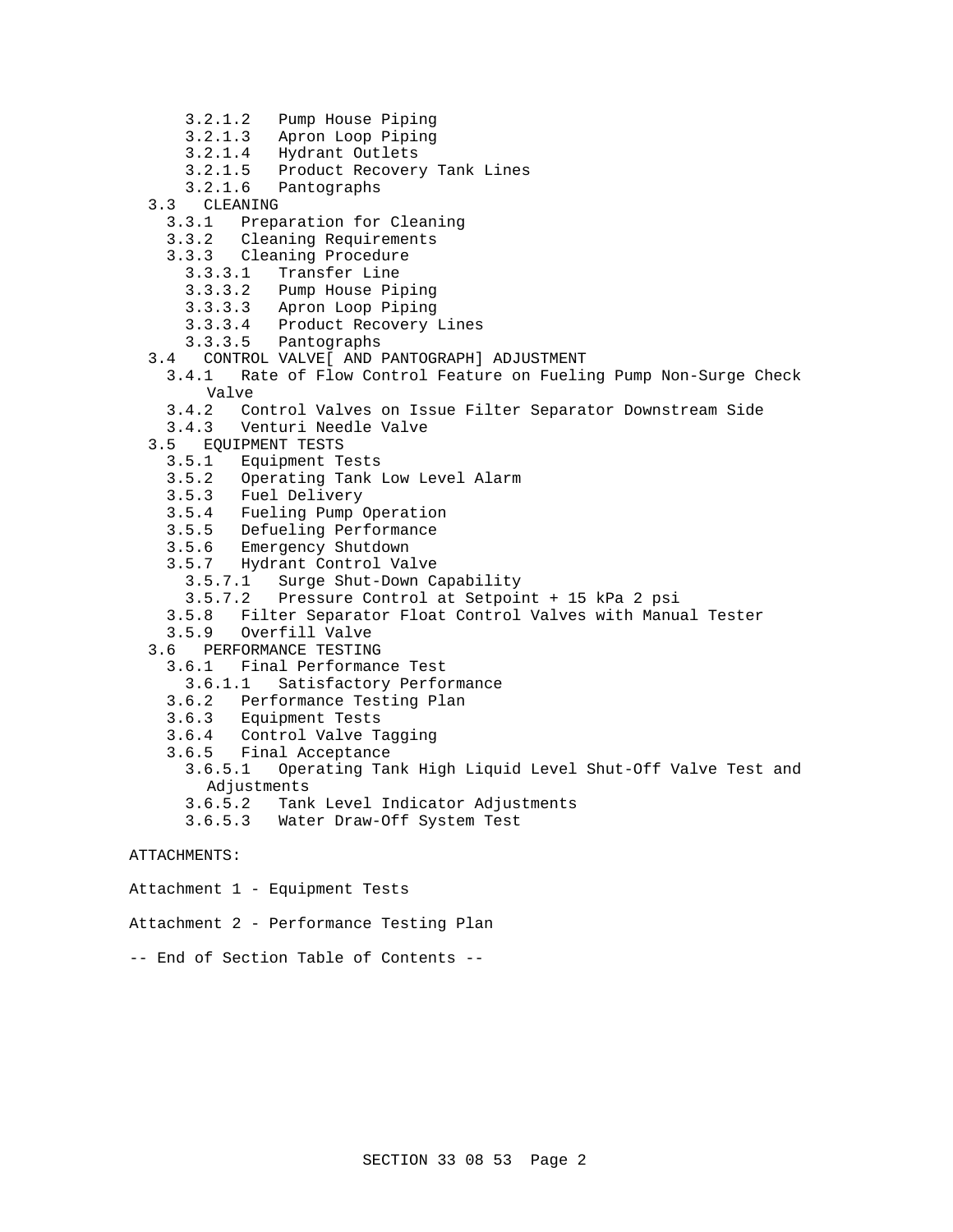USACE / NAVFAC / AFCEC / NASA

--------------------------------------

Preparing Activity: USACE

Superseding UFGS-33 08 53 (February 2010)

UFGS-33 08 53 (August 2018)

### UNIFIED FACILITIES GUIDE SPECIFICATIONS

References are in agreement with UMRL dated April 2022 

### SECTION 33 08 53

AVIATION FUEL DISTRIBUTION SYSTEM START-UP 08/18

NOTE: This guide specification covers the requirements for the flushing, cleaning and performance testing of new and existing aircraft refueling systems constructed to the requirements of the DoD Type III/IV/V, and Cut and Cover Hydrant Refueling System Standards.

Adhere to UFC 1-300-02 Unified Facilities Guide Specifications (UFGS) Format Standard when editing this guide specification or preparing new project specification sections. Edit this guide specification for project specific requirements by adding, deleting, or revising text. For bracketed items, choose applicable item(s) or insert appropriate information.

Remove information and requirements not required in respective project, whether or not brackets are present.

Comments, suggestions and recommended changes for this guide specification are welcome and should be submitted as a Criteria Change Request (CCR).

To download the Attachments related to this section, go to http://www.wbdg.org/ffc/dod/unified-facilities-guide-specifications-ufgs/for

PART 1 GENERAL

NOTE: DoD Type III systems must conform to Standard Design AW 078-24-28 PRESSURIZED HYDRANT FUELING SYSTEM TYPE III. DoD Type IV/V systems must conform to Standard Design AW 078-24-29 PRESSURIZED HYDRANT DIRECT FUELING SYSTEM TYPE IV/V. Cut and Cover systems must conform to Standard Design AW 078-24-33 UNDERGROUND VERTICAL STORAGE TANKS CUT AND COVER.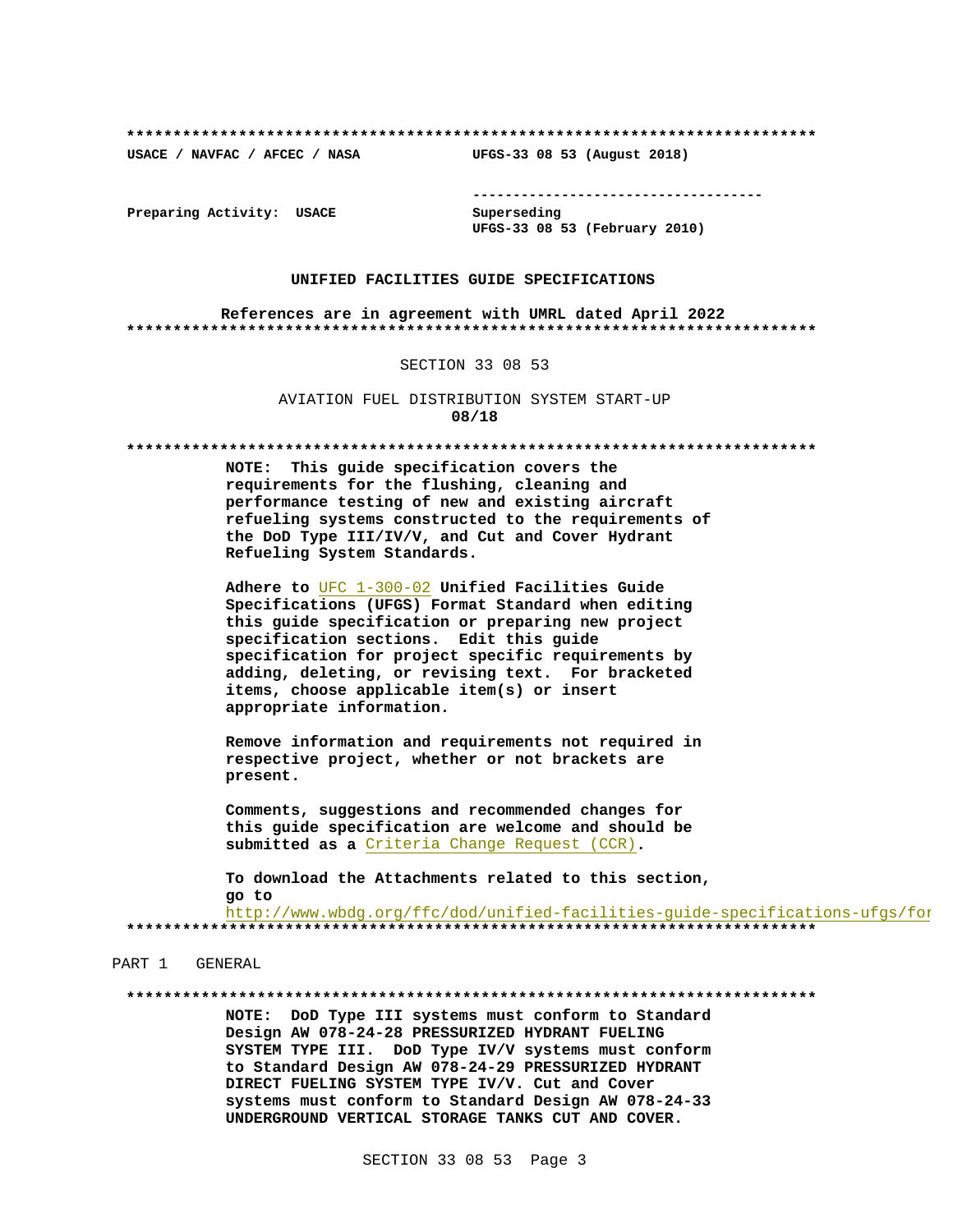Field fabricated ASTs must conform to AW 078-24-27 ABOVEGROUND VERTICAL STEEL TANKS WITH FIXED ROOFS. Standards can be found on the Whole Building Design Guide at the following location https://www.wbdg.org/ffc/dod/non-cos-standards.

Subject Matter Expert (SME) is defined as Service Headquarters Subject Matter Experts: Air Force -The Air Force Fuels Facilities Subject Matter Expert (HQ AFCEC/COS), Army - Headquarters, U.S. Army Corps of Engineers, POL-MCX Facilities Proponent (CECW-EC) through the Army Petroleum Center (APC), Navy/Marine Corps - NAVFAC POL Facility Subject Matter Expert (NAVFAC EXWC, CI11). 

#### $1.1$ REFERENCES

### 

NOTE: This paragraph is used to list the publications cited in the text of the guide specification. The publications are referred to in the text by basic designation only and listed in this paragraph by organization, designation, date, and title.

Use the Reference Wizard's Check Reference feature when you add a RID outside of the Section's Reference Article to automatically place the reference in the Reference Article. Also use the Reference Wizard's Check Reference feature to update the issue dates.

References not used in the text will automatically be deleted from this section of the project specification when you choose to reconcile references in the publish print process. 

The publications listed below form a part of this section to the extent referenced. The publications are referred to within the text by the basic designation only.

U.S. ARMY CORPS OF ENGINEERS (USACE)

(2016) Engineering and Desig -- Petroleum, Oil, and Lubricants Mandatory Center Of Expertise

#### $1.2$ ADMINISTRATIVE REQUIREMENTS

NOTE: Insert number of days notice after consulting with  $SME(s)$ .

Develop Performance Testing Plan as a function of the system layout. An example plan is provided, see Attachment 2 - Performance Testing.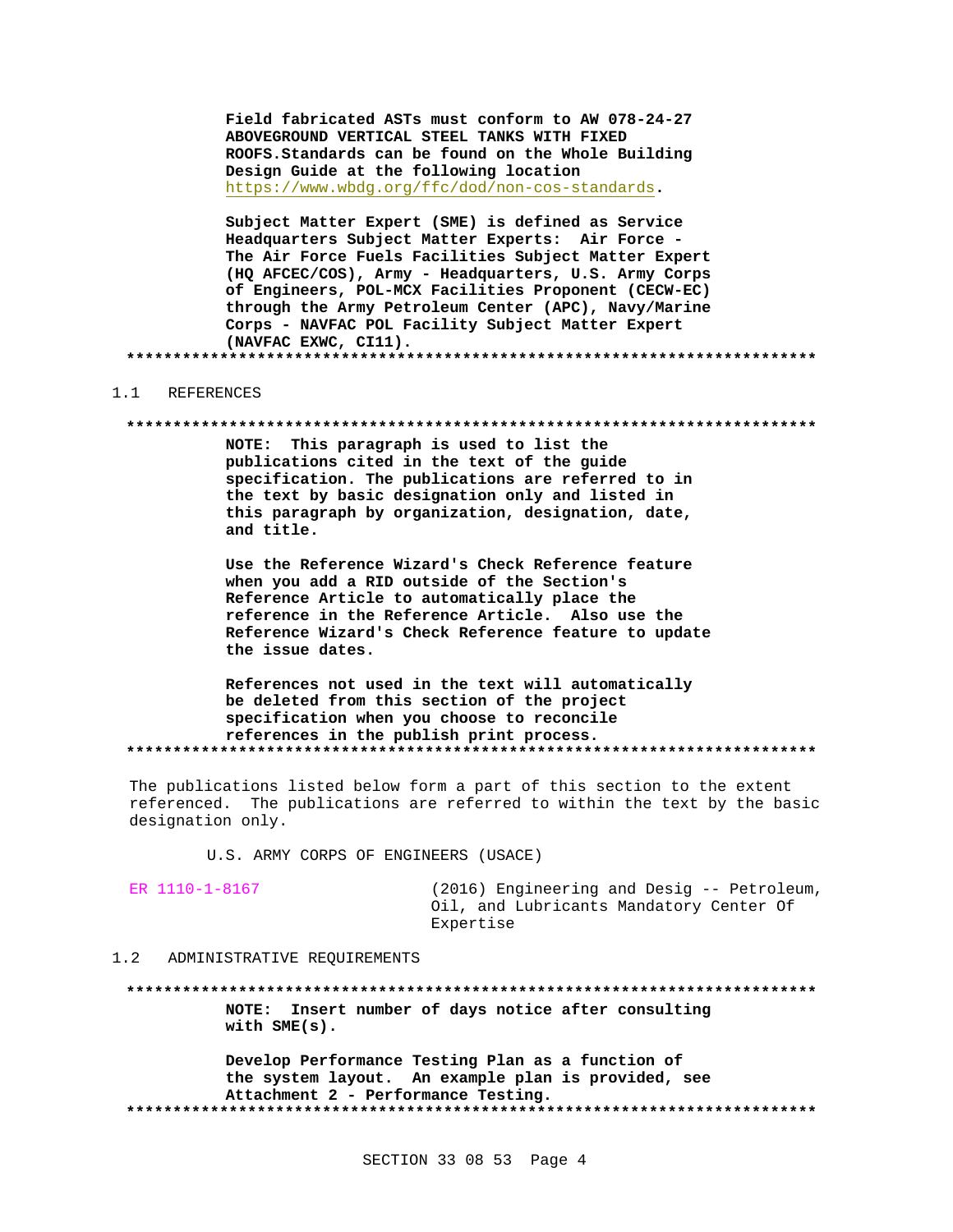## 1.2.1 System Start-up Plan

Submit a detailed written plan prepared by the System Supplier for implementation of System Start-Up. Submit the plan [60 (CONUS)][90 (OCONUS)][\_\_\_\_\_] days prior to System Start-Up. Include a list of personnel by trade, list of key personnel, safety equipment, list of miscellaneous equipment (such as two-way radios personnel transportation vehicles etc.) and detailed procedures and schedules. The Contractor and System Supplier are responsible for implementing System Start-Up in coordination with ongoing base operations.

### 1.3 SUBMITTALS

### **\*\*\*\*\*\*\*\*\*\*\*\*\*\*\*\*\*\*\*\*\*\*\*\*\*\*\*\*\*\*\*\*\*\*\*\*\*\*\*\*\*\*\*\*\*\*\*\*\*\*\*\*\*\*\*\*\*\*\*\*\*\*\*\*\*\*\*\*\*\*\*\*\*\***

**NOTE: Review submittal description (SD) definitions in Section 01 33 00 SUBMITTAL PROCEDURES and edit the following list, and corresponding submittal items in the text, to reflect only the submittals required for the project. The Guide Specification technical editors have classified those items that require Government approval, due to their complexity or criticality, with a "G." Generally, other submittal items can be reviewed by the Contractor's Quality Control System. Only add a "G" to an item, if the submittal is sufficiently important or complex in context of the project.**

**For Army projects, fill in the empty brackets following the "G" classification, with a code of up to three characters to indicate the approving authority. Codes for Army projects using the Resident Management System (RMS) are: "AE" for Architect-Engineer; "DO" for District Office (Engineering Division or other organization in the District Office); "AO" for Area Office; "RO" for Resident Office; and "PO" for Project Office. Codes following the "G" typically are not used for Navy, Air Force, and NASA projects.**

**The "S" classification indicates submittals required as proof of compliance for sustainability Guiding Principles Validation or Third Party Certification and as described in Section 01 33 00 SUBMITTAL PROCEDURES.**

**Choose the first bracketed item for Navy, Air Force and NASA projects, or choose the second bracketed item for Army projects. \*\*\*\*\*\*\*\*\*\*\*\*\*\*\*\*\*\*\*\*\*\*\*\*\*\*\*\*\*\*\*\*\*\*\*\*\*\*\*\*\*\*\*\*\*\*\*\*\*\*\*\*\*\*\*\*\*\*\*\*\*\*\*\*\*\*\*\*\*\*\*\*\*\***

Government approval is required for submittals with a "G" or "S" classification. Submittals not having a "G" or "S" classification are [for Contractor Quality Control approval.][for information only. When used, a code following the "G" classification identifies the office that will review the submittal for the Government.] Submit the following in accordance with Section 01 33 00 SUBMITTAL PROCEDURES:

SD-01 Preconstruction Submittals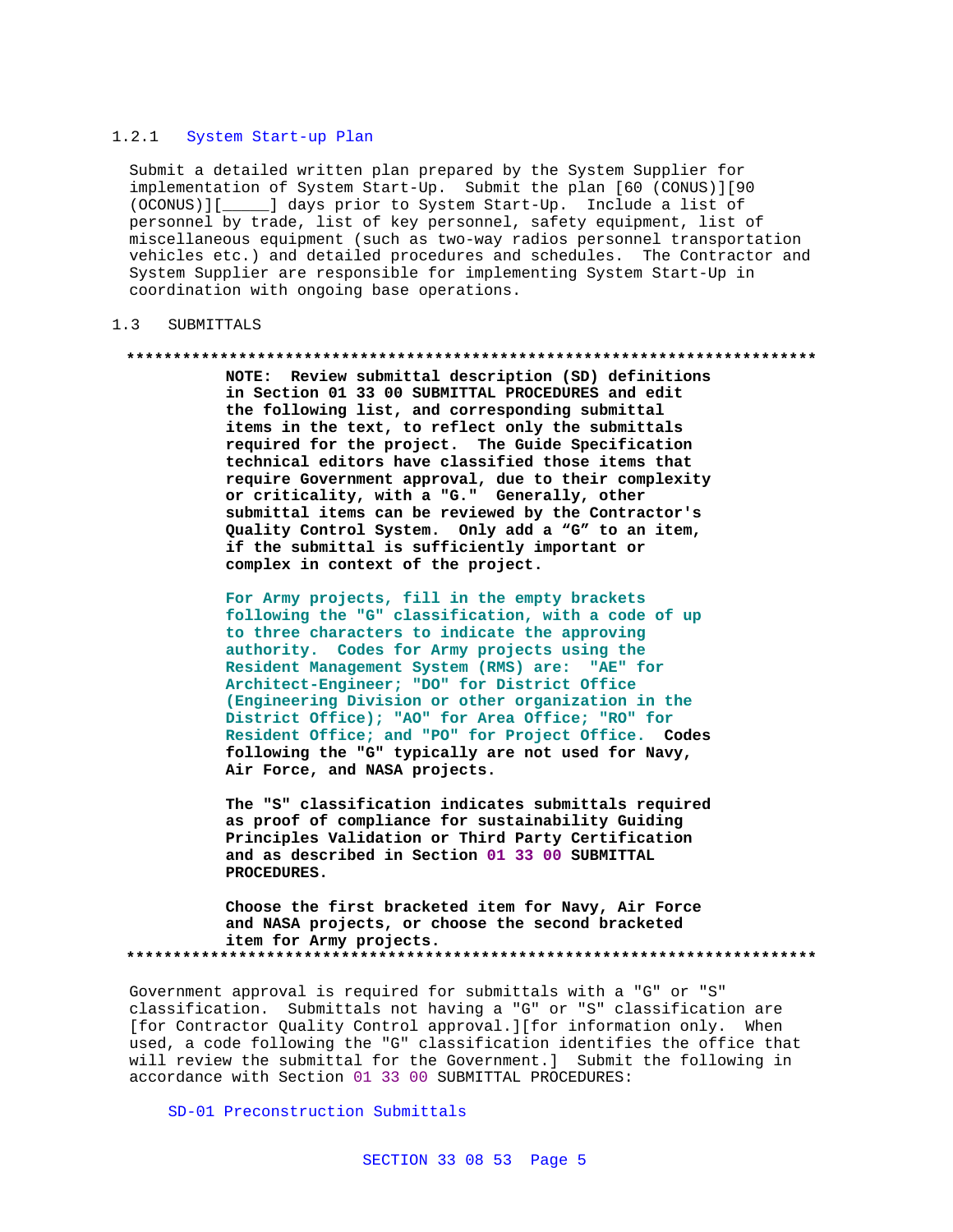System Start-Up Plan; G[, [\_\_\_\_\_]]

Performance Testing Plan; G[, [\_\_\_]]

SD-06 Test Reports

Equipment Tests; G[, [\_\_\_]]

Final Reports; G[, [\_\_\_ ]]

Equipment Tests; G[, [\_\_\_\_]]

SD-11 Closeout Submittals

Certification of Entire System

### 1.4 CLOSEOUT SUBMITTALS

### 1.4.1 Final Reports

Submit a final report which includes the final settings of the valves and switches and a copy of the strip chart graphs and excel data and charts on CDR media with an explanation of what the graph indicates and what the system is doing.

### 1.5 QUALITY ASSURANCE

### 1.5.1 Definitions

Subject Matter Expert (SME) is defined as Service Headquarters Subject Matter Experts. SME for this project is [Air Force - The Air Force Fuels Facilities Subject Matter Expert (HQ AFCEC/COS) [ [ Army - Headquarters, U.S. Army Corps of Engineers, POL-MCX Facilities Proponent (CECW-EC) through the Army Petroleum Center (APC)] [Navy/Marine Corps - NAVFAC POL Facility Subject Matter Expert (NAVFAC EXWC, CI11)]]].

### 1.5.2 Certification of Entire System

Prior to the acceptance of the newly constructed system by the Government, all installed mechanical and electrical equipment must be inspected and approved by the Contracting Officer. Provide the Contracting Officer [30][60 (overseas)][\_\_\_\_\_] days notice in order to schedule the Installation and SME for participation in the inspection, Performance Testing, and approval. Any deficiencies observed must be corrected by the Contractor without cost to the Government. ER 1110-1-8167 Engineering and Design Petroleum, Oil, and Lubricants Mandatory Center of Expertise must be followed..

### PART 2 PRODUCTS

### 2.1 GOVERNMENT-FURNISHED MATERIAL AND EQUIPMENT

The Government will furnish the following materials, equipment and services during the performance of the work under this section.

## 2.1.1 Aircraft Turbine Fuel

### **\*\*\*\*\*\*\*\*\*\*\*\*\*\*\*\*\*\*\*\*\*\*\*\*\*\*\*\*\*\*\*\*\*\*\*\*\*\*\*\*\*\*\*\*\*\*\*\*\*\*\*\*\*\*\*\*\*\*\*\*\*\*\*\*\*\*\*\*\*\*\*\*\*\***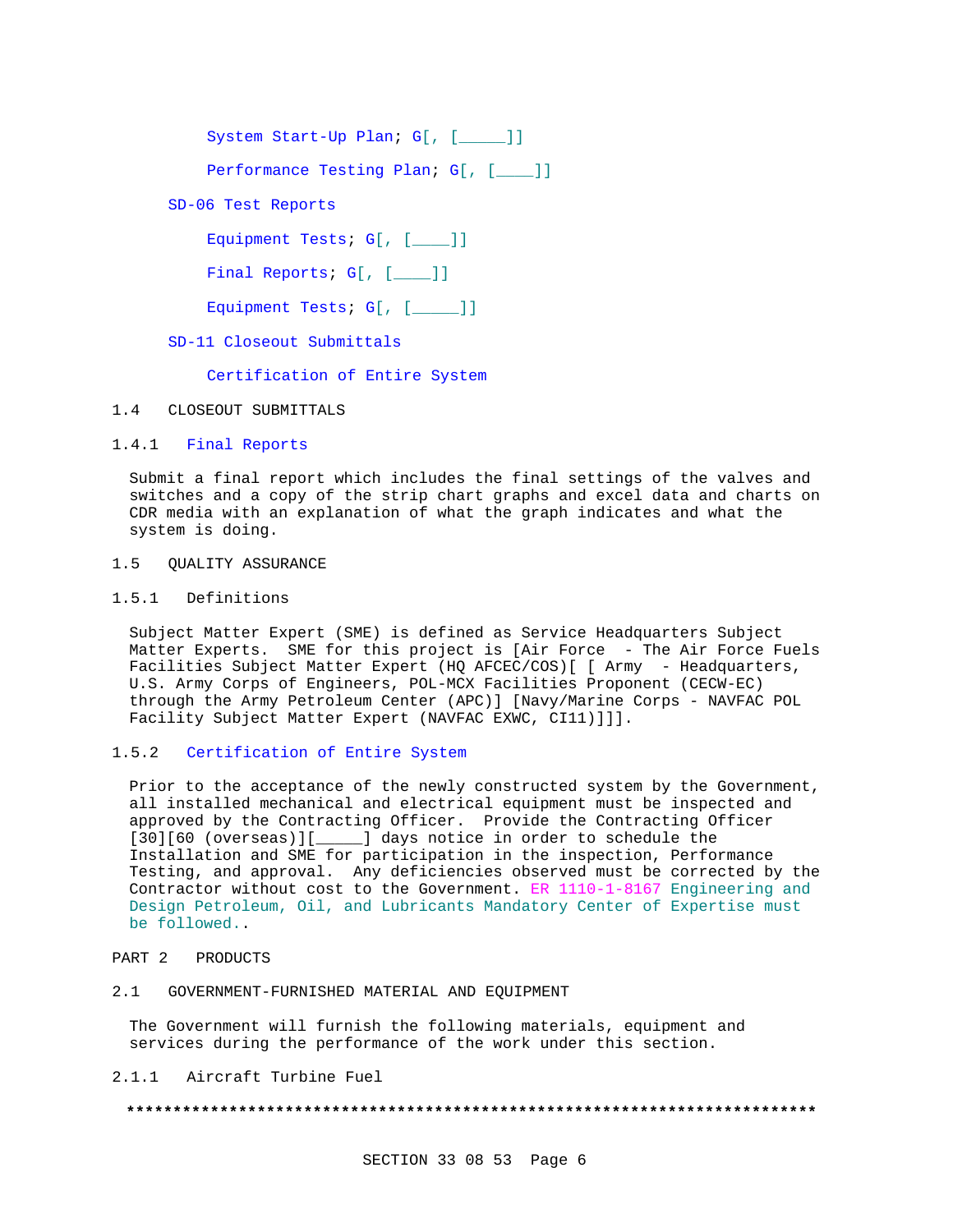### **NOTE: During the design process the Designer must investigate who is providing fuel to the project and identify that entity in this paragraph. \*\*\*\*\*\*\*\*\*\*\*\*\*\*\*\*\*\*\*\*\*\*\*\*\*\*\*\*\*\*\*\*\*\*\*\*\*\*\*\*\*\*\*\*\*\*\*\*\*\*\*\*\*\*\*\*\*\*\*\*\*\*\*\*\*\*\*\*\*\*\*\*\*\***

The Government will provide the fuel necessary for the System Start-Up. The Contractor must provide an approved copy of the System Start-Up Plan at least 60 days in advance for US locations and 90 days in advance for locations outside the Continental United States to the Government entity [(DLA) ]providing fuel before any fuel is provided.

Fuel will not be delivered to the system until the Contractor has satisfactorily completed all work and, in particular, the cleaning and coating of the interior surfaces of the operating storage tanks and the removal of preservatives and foreign matter from those portions coming in contact with the fuel valves, pumps, filter separators and other such equipment.

The Contractor is responsible for reimburing the Executing Agent (EA) for any loss of fuel and contaminated fuel. The EA will reimburse DLA for lost and contaminatied fuel. The Contractor is responsible for the disposal of any contaminated fuel. Some fuel loss, 1 BBL (42 gallons), is expected during Flushing, Cleaning, Equipment Tests, and Performance Testing.

The System Start-Up Plan must specify what grade of fuel, volume (gallons), recommended delivery dates, and phase of System Start-Up (Initial Fuel Receipt, Fuel Filling and Packing, Flushing, Cleaning, Equipment Tests, and Performance Testing). Fuel used for Flushing and Cleaning will possibly become contaminated, the fuel must be isolated and is considered off-specification until the fuel sampling results are provided.

Upon satisfactory completion of the flushing and cleaning operations, the Government will supply the additional quantities of fuel required to complete the other work under this section.

An empty Operating Tank must never be filled at a velocity greater than 1 m/s 3 feet per second (fps) in the fill line until fuel is in contact with the floater (or 1 m 3 feet above the fill nozzle).

# 2.1.2 Tank Trucks

Refueler tank trucks and operation of same will be furnished by the Government.

## 2.1.3 Hydrant Hose Trucks

The Government will furnish and operate the hydrant hose trucks required for ground refueling and defueling of aircraft at hydrant pits.

### 2.1.4 Utilities

Electric power required for the performance of the work under this section will be furnished at no charge to the Contractor.

2.1.5 Defuel Cart

# **\*\*\*\*\*\*\*\*\*\*\*\*\*\*\*\*\*\*\*\*\*\*\*\*\*\*\*\*\*\*\*\*\*\*\*\*\*\*\*\*\*\*\*\*\*\*\*\*\*\*\*\*\*\*\*\*\*\*\*\*\*\*\*\*\*\*\*\*\*\*\*\*\*\* NOTE: Select defuel cart for systems using**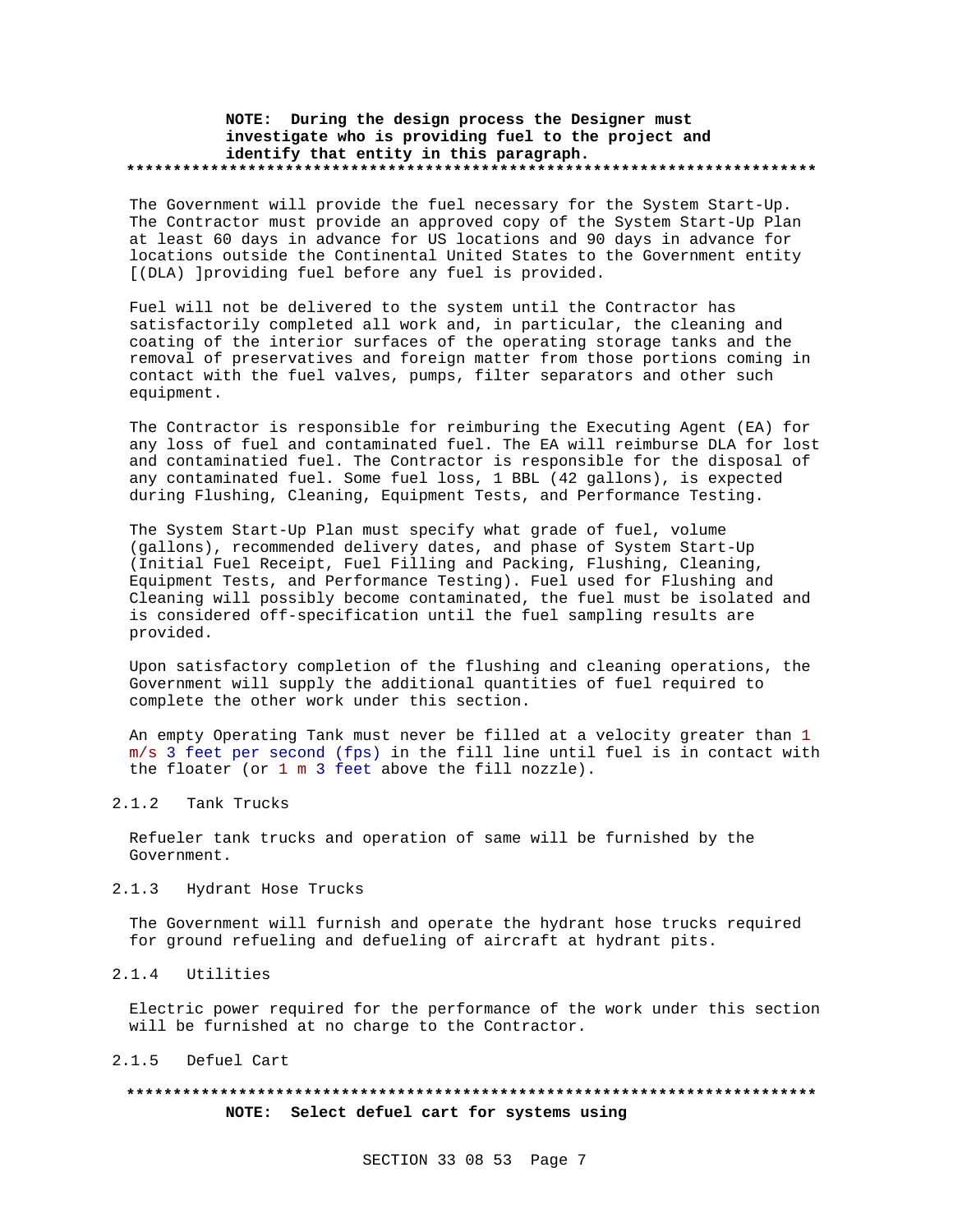## **hydraulic pantographs. \*\*\*\*\*\*\*\*\*\*\*\*\*\*\*\*\*\*\*\*\*\*\*\*\*\*\*\*\*\*\*\*\*\*\*\*\*\*\*\*\*\*\*\*\*\*\*\*\*\*\*\*\*\*\*\*\*\*\*\*\*\*\*\*\*\*\*\*\*\*\*\*\*\***

The Government will provide a defuel cart for the defueling operation on systems using pantographs for these fueling and defueling operations.

### 2.1.6 Pantographs

The Government will provide and operate pantographs for systems not providing enough pantographs to accomplish the full flow startup.

### 2.2 MATERIAL AND EQUIPMENT

2.2.1 Contractor Furnished

Provide material, equipment and labor not specified to be Government-furnished and required for proper System Start-Up of the system. Equipment must include but not be limited to the following:

- a. Temporary strainers.
- b. Pipe spools.
- c. Flow meters.
- d. Pressure gages.
- e. Electronic sensors and recorders for pressure and flow recording are included in the PCP, except a sensor and cable or RF will need to be provided by the Contractor for the data from the Hydrant Control Valve and plugged into the PCP. This equipment must be used to monitor and record the system during the "Equipment Test" and "Performance Testing" portions of this Specification Section. Recorded data must be used by the Contractor and equipment factory representatives to achieve final control valve and equipment adjustments. Recorded data must include:
	- (1) Fueling pumps discharge pressures.
	- (2) Supply Venturi flow rates.
	- (3) Hydrant Control Valve pressures.
	- (4) Back Pressure Control Valve upstream pressures.
	- (5) Back Pressure Control Valve downstream pressures.
	- (6) Return Venturi flow rates.
- f. The Contractor must have on hand sufficient filter elements and coalescer cartridges to adequately clean the system. During cleaning operation, provide a flow versus pressure drop graph for each filter separator, as provided in Attachment 1 - Equipment Tests. Change coalescers and cartridges upon reaching a differential pressure of 100 kPa 15 psi or when pressure drop is less than previous graph or fails to increase properly. Isolate each filter separator, one at a time and use one fueling pump to obtain rated flow rate (38 L/s600 GPM). A minimum of one complete set of coalescer elements and separator cartridges for each filter separator must be turned over to the Government after new coalescer elements and separator cartridges are installed in each filter separator vessel after completion of Performance Testing.
- [ g. Pigging equipment and services as called out in paragraph PIPELINE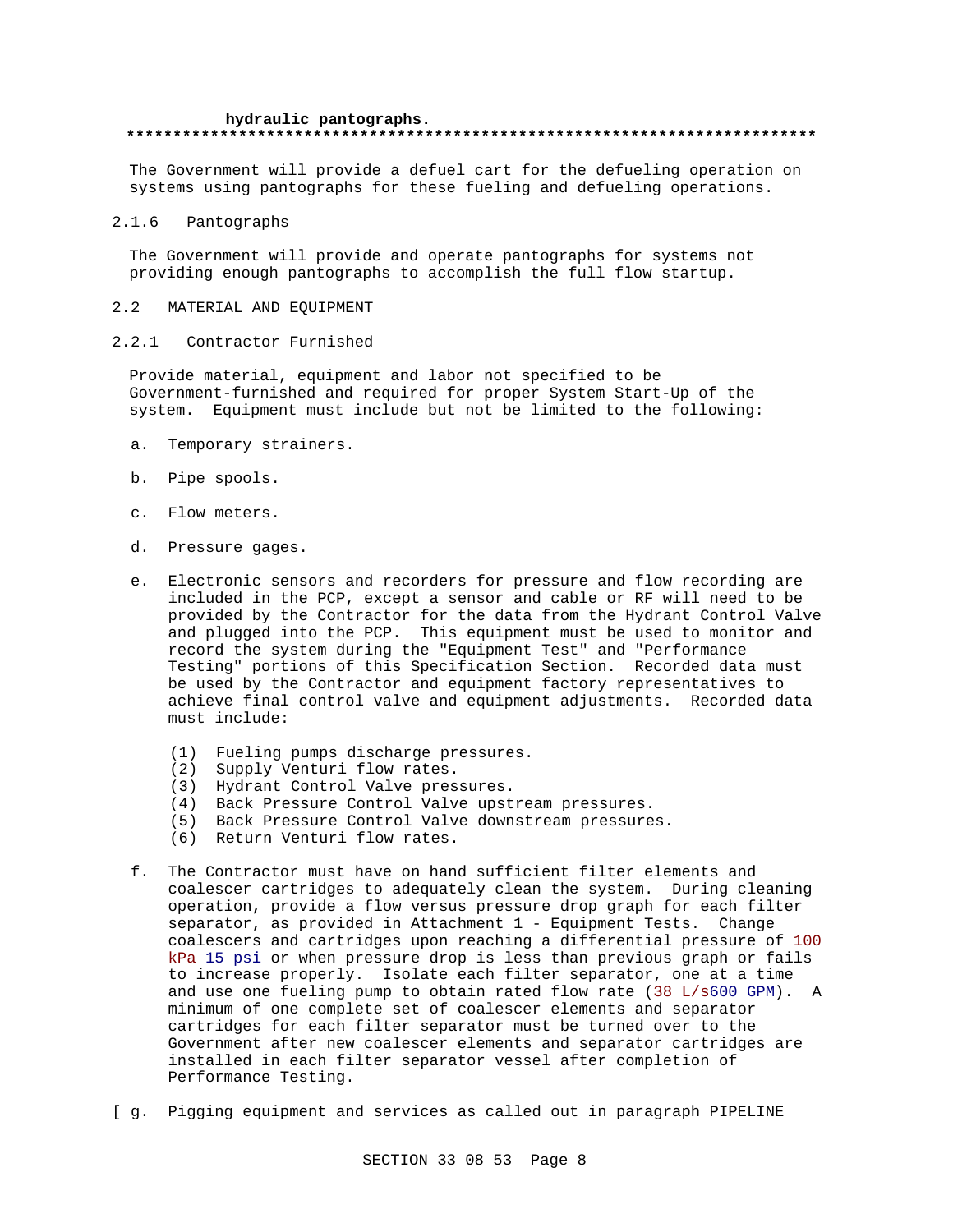PIGGING VERIFICATION, Section 33 52 43.13 AVIATION FUELING PIPING.]

#### $2.2.2$ Design Conditions

Use temporary flushing lines and equipment that are equal in strength, stability, and materials to the associated permanent components. However, spools may be carbon steel. Additional design conditions must be as specified in Section 33 52 43.11 AVIATION FUEL MECHANICAL EQUIPMENT.

#### PART 3 **EXECUTION**

#### $3.1$ PREPARATIONS FOR FLUSHING

Upon completion of the system to the satisfaction of the Contracting Officer and the SME, make the following preparations for flushing the system.

### 3.1.1 Protection of Equipment

The following items must be removed from the system prior to start of flushing operations and, where applicable, replaced with spools of pipe, diameter equal to the item removed.

- a. Control valves, including hydrant pit control valves if flushing outlets into tank trucks.
- b. Sensors which are exposed to the fluid.
- c. Coalescer and separator elements in filter separators.
- d. Venturi Tubes and Pressure Indicating Transmitters.
- e. Meter.

After flushing, the above items must be reinstalled in the system and the spool sections turned over to the Contracting Officer.

#### $3.1.2$ Strainers

Temporary 150 um 100 mesh cone type strainers with minimum 300 percent open area must be installed in the suction line ahead of each fueling pump and will be left in place. Any damaged strainers must be replaced by the Contractor at no additional cost to the Government.

#### $3.1.3$ Water Draw-off

Remove any accumulated water from Operating Tanks' sumps and bottoms.

#### $3.2$ FLUSHING

## NOTE: Select permanent pantograph, portable pantograph or hydrant hose truck.

Flushing procedures must precede cleaning procedures. The transfer line, pump house piping, apron loop, supply and return lines to the operating tanks, hydrant laterals, product recovery lines and [permanent pantograph][portable pantograph][hydrant hose truck] lines must be flushed with fuel until the fuel being delivered is free of construction debris to the satisfaction of the Contracting Officer. Samples of fuel must be taken and tested by the designated government agency and must be free of gross contamination, maximum of 8.0 mg/gallon solids and free water not to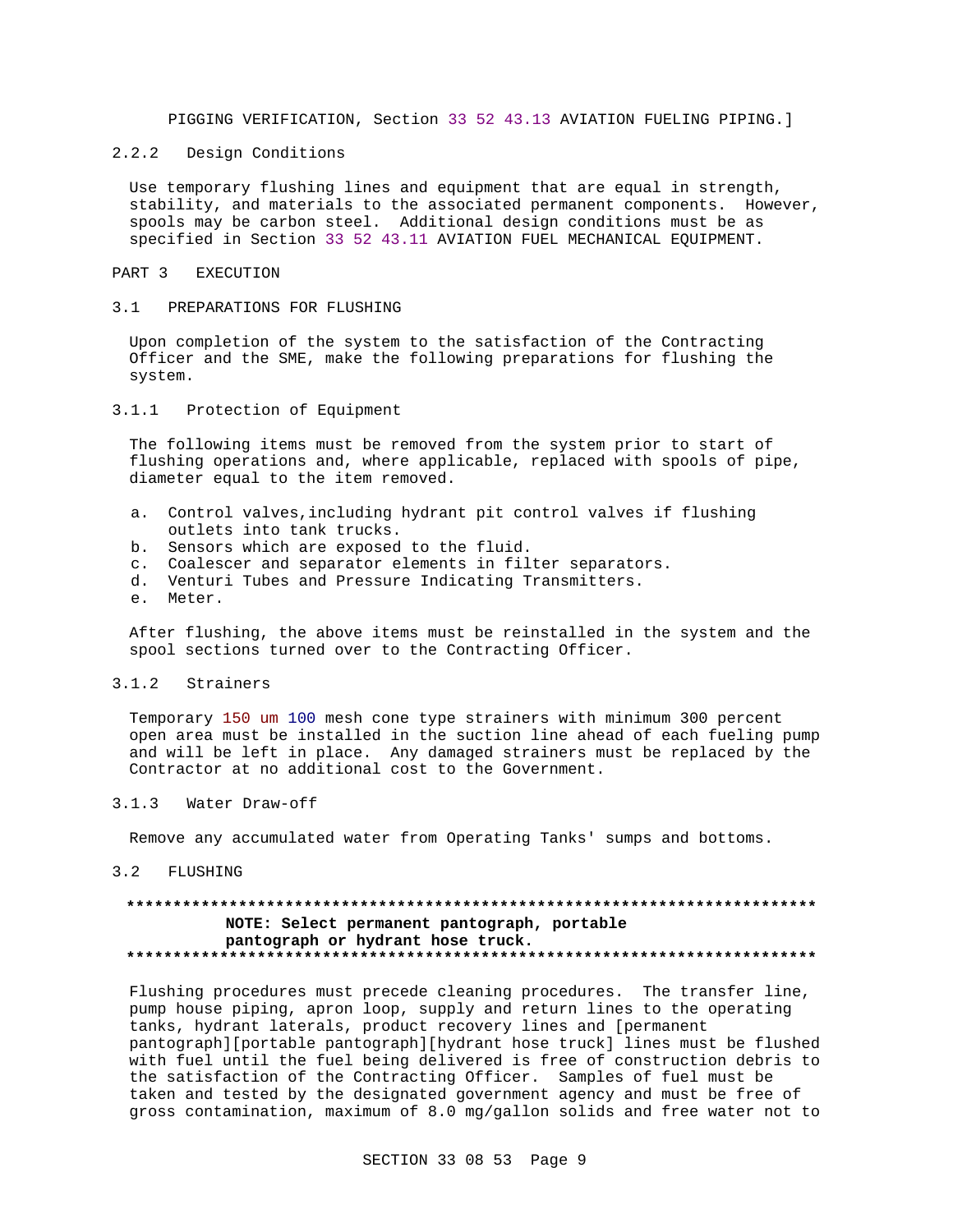exceed 2 ml per quart.

## 3.2.1 Fueling System Piping

The flushing of apron system pipelines must be accomplished by pumping fuel from one of the operating tanks through the fueling system piping and back to another tank. Air must be bled from system high points. The procedure must be continued until the fuel being delivered into the tanks is acceptable to the Contracting Officer. After the system has been flushed to the satisfaction of the Contracting Officer, remove any water remaining in the low point drains and remove any accumulated water from Operating Tank sumps and bottoms by means of the Water Draw-off systems. Cone strainers must be kept clean in order to insure maximum flow rate. In addition, baskets from all strainers must be removed and cleaned.

## 3.2.1.1 Transfer Line

Flushing of the transfer line must occur during the filling operations. Samples of the incoming fuel must be taken at the point of connection with bulk storage supply line. These samples must be taken at one hour intervals and must be tested by the designated government agency and turned over to the Contracting Officer.

## 3.2.1.2 Pump House Piping

Remove equipment as specified in paragraph Protection of Equipment. Perform the following flushing operations by withdrawing fuel from one operating tank and returning it to another tank. Circulate a sufficient amount of fuel for each operation. Bleed air from high points.

- a. Position manual valves to circulate fuel through one pump, filter separator combination.
- [

b. Provide a temporary connection between the [pantograph,] [hydrant hose truck,] checkout connection and the single point receptacle. Position manual valves to circulate fuel through the checkout connection and back to the transfer line. Flush the checkout lines using one fueling pump.]

# **\*\*\*\*\*\*\*\*\*\*\*\*\*\*\*\*\*\*\*\*\*\*\*\*\*\*\*\*\*\*\*\*\*\*\*\*\*\*\*\*\*\*\*\*\*\*\*\*\*\*\*\*\*\*\*\*\*\*\*\*\*\*\*\*\*\*\*\*\*\*\*\*\*\* NOTE: Select this paragraph for type iii design. Select pantograph or hydrant hose truck. \*\*\*\*\*\*\*\*\*\*\*\*\*\*\*\*\*\*\*\*\*\*\*\*\*\*\*\*\*\*\*\*\*\*\*\*\*\*\*\*\*\*\*\*\*\*\*\*\*\*\*\*\*\*\*\*\*\*\*\*\*\*\*\*\*\*\*\*\*\*\*\*\*\***

c. Position manual valves to circulate fuel through the bypass line. Flush this line using two fueling pumps.

## 3.2.1.3 Apron Loop Piping

Remove equipment as specified in paragraph Protection of Equipment. Position manual valves to circulate fuel through the apron loop and back to the operating tank. Begin flushing the apron loop at a flow rate of 38 L/s 600 gpm. Increase flushing flow rate one pump at a time to the maximum available number of pumps for a minimum of 8 hours.

### 3.2.1.4 Hydrant Outlets

# **\*\*\*\*\*\*\*\*\*\*\*\*\*\*\*\*\*\*\*\*\*\*\*\*\*\*\*\*\*\*\*\*\*\*\*\*\*\*\*\*\*\*\*\*\*\*\*\*\*\*\*\*\*\*\*\*\*\*\*\*\*\*\*\*\*\*\*\*\*\*\*\*\*\* NOTE: Delete this paragraph Type IV and V systems.**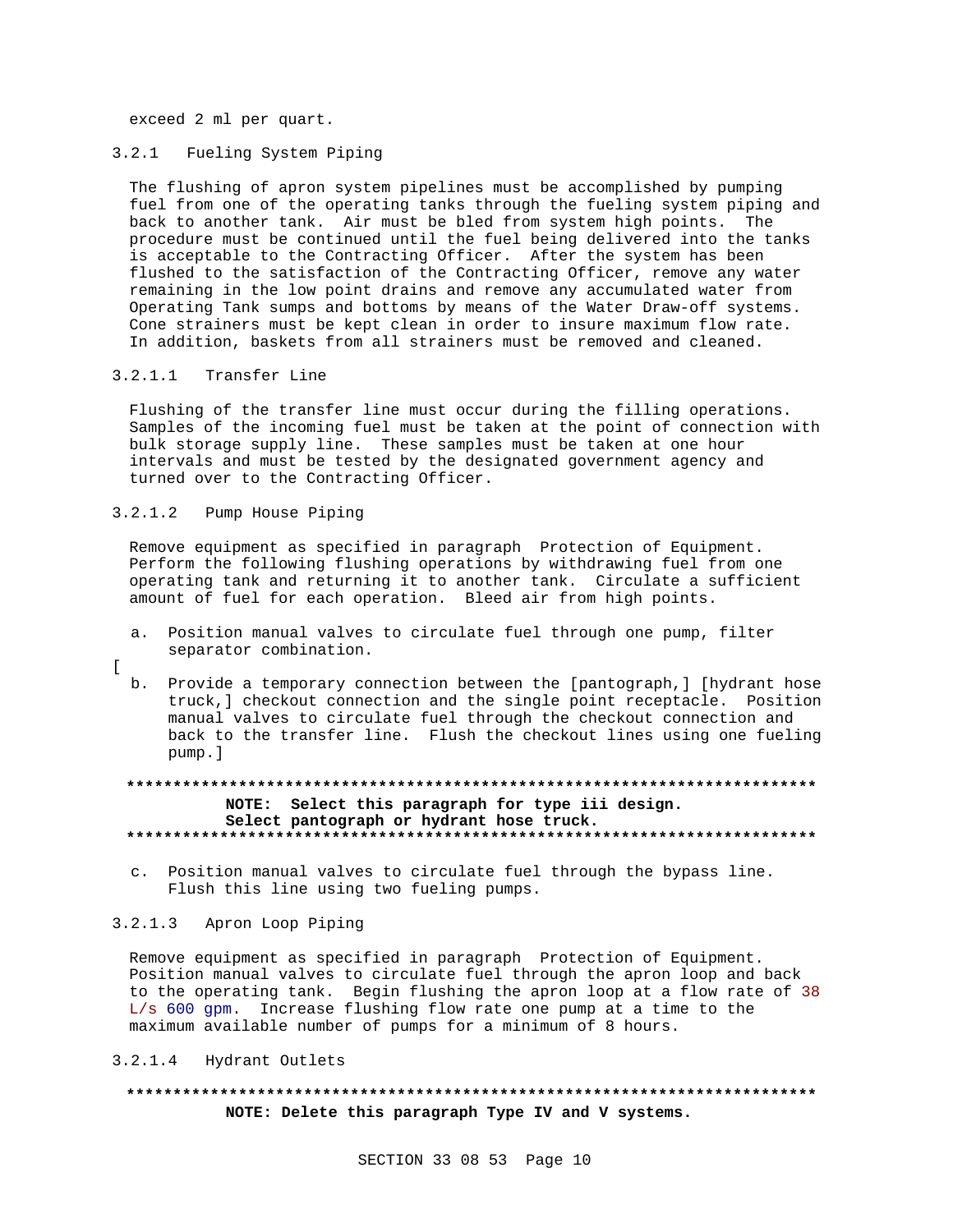Position a tank truck at the hydrant outlet and flush each hydrant lateral. Sample the fuel at the connection to the truck.

#### $3.2.1.5$ Product Recovery Tank Lines

During the flushing of apron loop piping, operate all manual drain lines individually to flush their connection to the product recovery tank. Fill the tank a minimum three times, each time utilizing the fuel transfer pump to drain it by returning the fuel to storage.

#### $3.2.1.6$ Pantographs

## NOTE: Delete this paragraph if pantographs are not required (Type III) or the first set of brackets if the specification is for a Type IV/V system.

Utilize the [pantograph check-out connection and single point receptacle][pantograph fueling station fueling adapter] to flush each pantograph. Sample the fuel at the pressure fueling nozzle with the kit provided for this purpose.

#### $3.3$ CLEANING

After initial flushing is completed, clean the pump house and apron loop piping in accordance with the procedure specified hereafter. Isolate Operating Tanks from the system and clean as specified in Section 33 01 50.55 CLEANING OF PETROLEUM STORAGE TANKS.

#### $3.3.1$ Preparation for Cleaning

Filter elements must be installed in the filter separators. Adjust filter separator flow control valve. Valves and equipment removed for flushing must be reinstalled. Operating Tanks must be drained, vapor freed and cleaned. Transfer the contents from one operating tank to the other for the purposes of cleaning.

### 3.3.2 Cleaning Requirements

## NOTE: Select independent or DOD fuels laboratory, include in MOU. Select pantograph checkout station, pantograph fueling station, or hydrant hose truck check-out station.

Cleaning must continue until the Contracting Officer certifies that the fuel passes the color and particle assessment method as defined in T.O. 42B-1-1 or contains 2 milligrams per gallon (mg/gallon) or less of particulate. Fuel must also contain 10 parts per million (ppm) or less of free water. Sampling must be performed by the[ Government][ contractor] and testing must be done by[ the Air Force][ a DoD regional fuels testing laboratory][ an approved independent testing laboratory].[ Also take fuel samples at pantograph [check out station][fueling station].][ Also take samples at Hydrant Hose Truck Check-out Station and the truck fill stand.]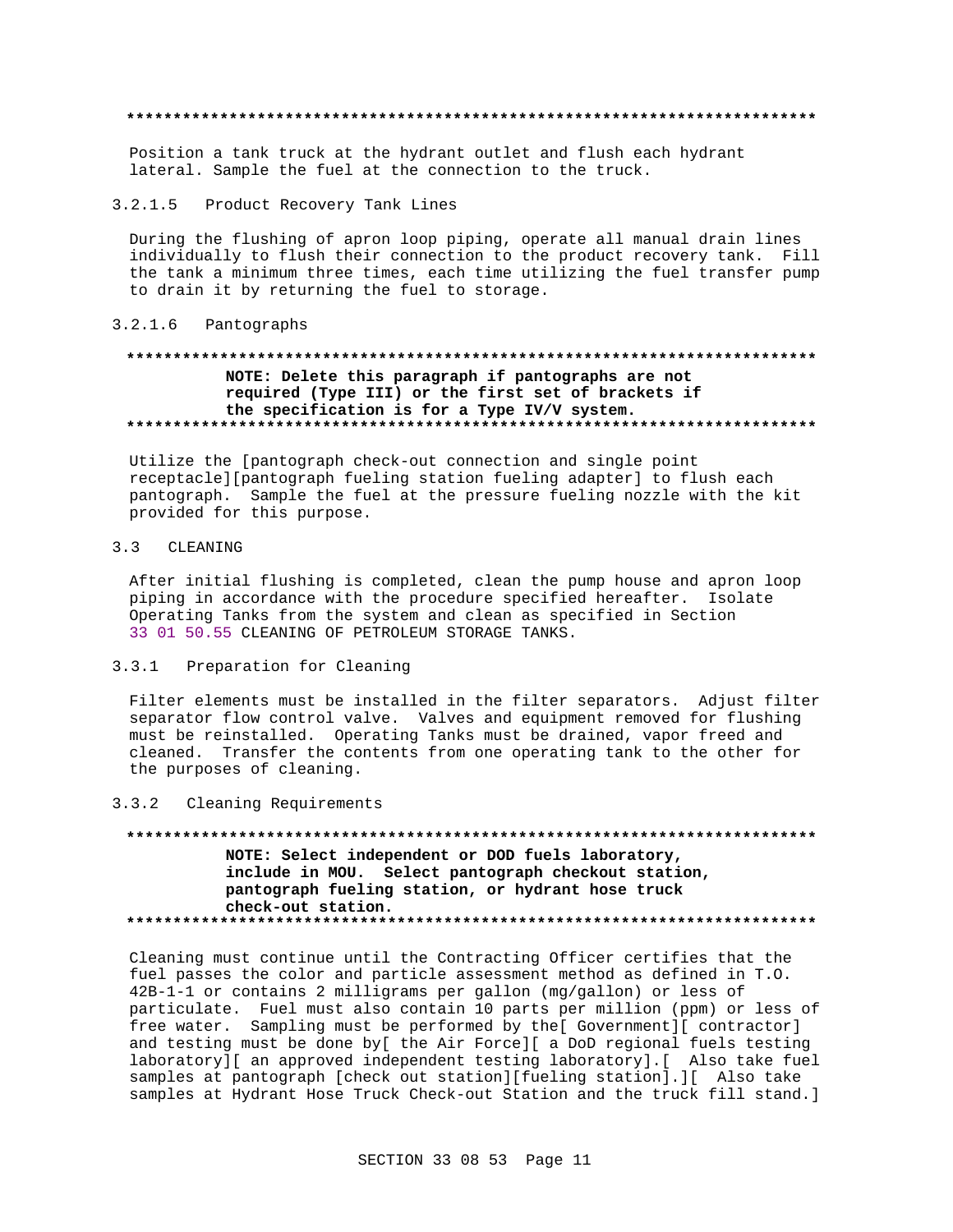### 3.3.3 Cleaning Procedure

During cleaning procedure periodically bleed air through high point vent and drain water through low point drains.

### 3.3.3.1 Transfer Line

 $\Gamma$ 

Continue to receive fuel and circulate it until fuel samples taken at the tanks meet the requirements of paragraph Cleaning Requirements above.

3.3.3.2 Pump House Piping

Pump house piping must be cleaned as follows:

- a. Position manual valves so that fuel is withdrawn from one operating tank, circulated through one fueling pump and filter separator, then returned to the operating tank through the receiving filter separators.
- b. Clean the piping system using one pump at a time. Alternate the fueling pumps and filter separators during the operation to clean the individual fueling pump suction and discharge lines.
- c. Provide a temporary connection between the [pantograph] [hydrant hose truck] connection and the nozzle adaptor. Position valves to circulate fuel through the checkout connection and back to the return line. Clean the checkout lines using two fueling pumps.]

## **\*\*\*\*\*\*\*\*\*\*\*\*\*\*\*\*\*\*\*\*\*\*\*\*\*\*\*\*\*\*\*\*\*\*\*\*\*\*\*\*\*\*\*\*\*\*\*\*\*\*\*\*\*\*\*\*\*\*\*\*\*\*\*\*\*\*\*\*\*\*\*\*\*\* NOTE: Select this paragraph for Type III design. Select pantograph or hydrant hose truck checkout. \*\*\*\*\*\*\*\*\*\*\*\*\*\*\*\*\*\*\*\*\*\*\*\*\*\*\*\*\*\*\*\*\*\*\*\*\*\*\*\*\*\*\*\*\*\*\*\*\*\*\*\*\*\*\*\*\*\*\*\*\*\*\*\*\*\*\*\*\*\*\*\*\*\***

- d. Connect truck fill station to a tank truck and clean the line.
- e. Monitor pressure drop through the filter separators during each cleaning operation and provide flow vs. pressure drop graphs as specified herein before.
- f. Periodically take samples from all sample connections. Cleaning must continue until the fuel meets the specified requirements.

# 3.3.3.3 Apron Loop Piping

Apron loop piping must be cleaned as follows:

a. Position manual valves to circulate fuel through the apron loop and back to the operating tank through the receiving filter separators.

**\*\*\*\*\*\*\*\*\*\*\*\*\*\*\*\*\*\*\*\*\*\*\*\*\*\*\*\*\*\*\*\*\*\*\*\*\*\*\*\*\*\*\*\*\*\*\*\*\*\*\*\*\*\*\*\*\*\*\*\*\*\*\*\*\*\*\*\*\*\*\*\*\*\* NOTE: Delete if pigging launchers and receivers are not in the design. In some cases the pig launcher and receiver is not permanently installed and the specifications will need to be written to indicate the contractor will need to provide temporary units. \*\*\*\*\*\*\*\*\*\*\*\*\*\*\*\*\*\*\*\*\*\*\*\*\*\*\*\*\*\*\*\*\*\*\*\*\*\*\*\*\*\*\*\*\*\*\*\*\*\*\*\*\*\*\*\*\*\*\*\*\*\*\*\*\*\*\*\*\*\*\*\*\*\***

[ a. First clean the pipe using pigs as called out in paragraph PIPELINE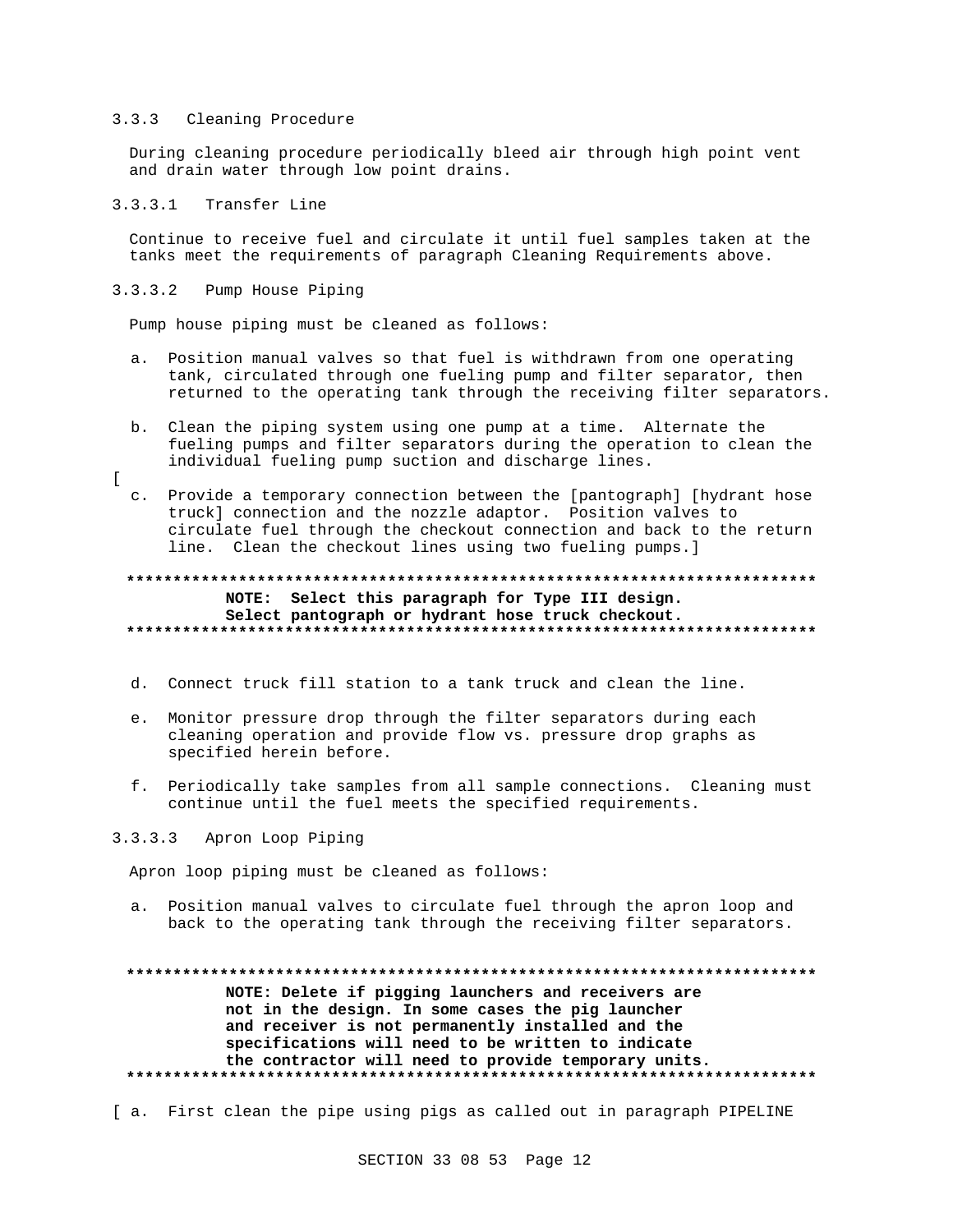PIGGING VERIFICATION, Section 33 52 43.13 AVIATION FUEL PIPING. During this, low point drains and high point vents must be blown clean. Monitor pressure drop through the filter separators during the cleaning operation.

- b. Inspect the pipe as called out in paragraph PIPELINE PIGGING VERIFICATION, Section 33 52 43.13 AVIATION FUEL PIPING.]
- c. Initially pump fuel through the apron loop at a flow rate of 38 L/s 600 gpm, then increase flow rate up to the full capacity (all pumps running) starting manually one pump at a time. When pumping at a rate greater than 75 L/s 1200 gpm, by-pass receiving filter separators.
- d. Monitor pressure drop through the filter separators during the cleaning operation and provide flow vs. pressure drop graphs as specified herein before.
- e. Position a tank truck at the hydrant outlet and clean each hydrant lateral, one at a time.
- f. Periodically take samples from all sample connections. Continue cleaning until the fuel meets specified requirements of paragraph CLEANING REQUIREMENTS.
- $3.3.3.4$ Product Recovery Lines

Repeat the process described under initial flushing until samples taken at the connection of the pipe line back to storage meet the requirements.

#### $3.3.3.5$ Pantographs

### NOTE: Delete if pantographs are not used.

Repeat the process described under initial flushing until samples taken at the pressure fueling nozzle meet the requirements.

 $3.4$ CONTROL VALVE [ AND PANTOGRAPH ] ADJUSTMENT

Check all control valve settings and field adjust from the factory settings at System Start-Up as necessary to provide a smooth operation. Check the filter separator control valves and fueling pump non-surge check valve[ and needle valve on Pantograph venturi] and adjust as follows:

 $341$ Rate of Flow Control Feature on Fueling Pump Non-Surge Check Valve

Run one pump at a time and adjust rate of flow feature (41 L/s (650 gpm).

- $3.4.2$ Control Valves on Issue Filter Separator Downstream Side
	- a. Position valves so that one fueling pump can pump through only one filter separator. Close the valve at the entrance of the apron loop, and open the bypass valve, allowing discharge into the circulating line.
	- b. Start the pump and adjust the filter separator control valve for the rated flow capacity of the filter separator (38 L/s (600 gpm).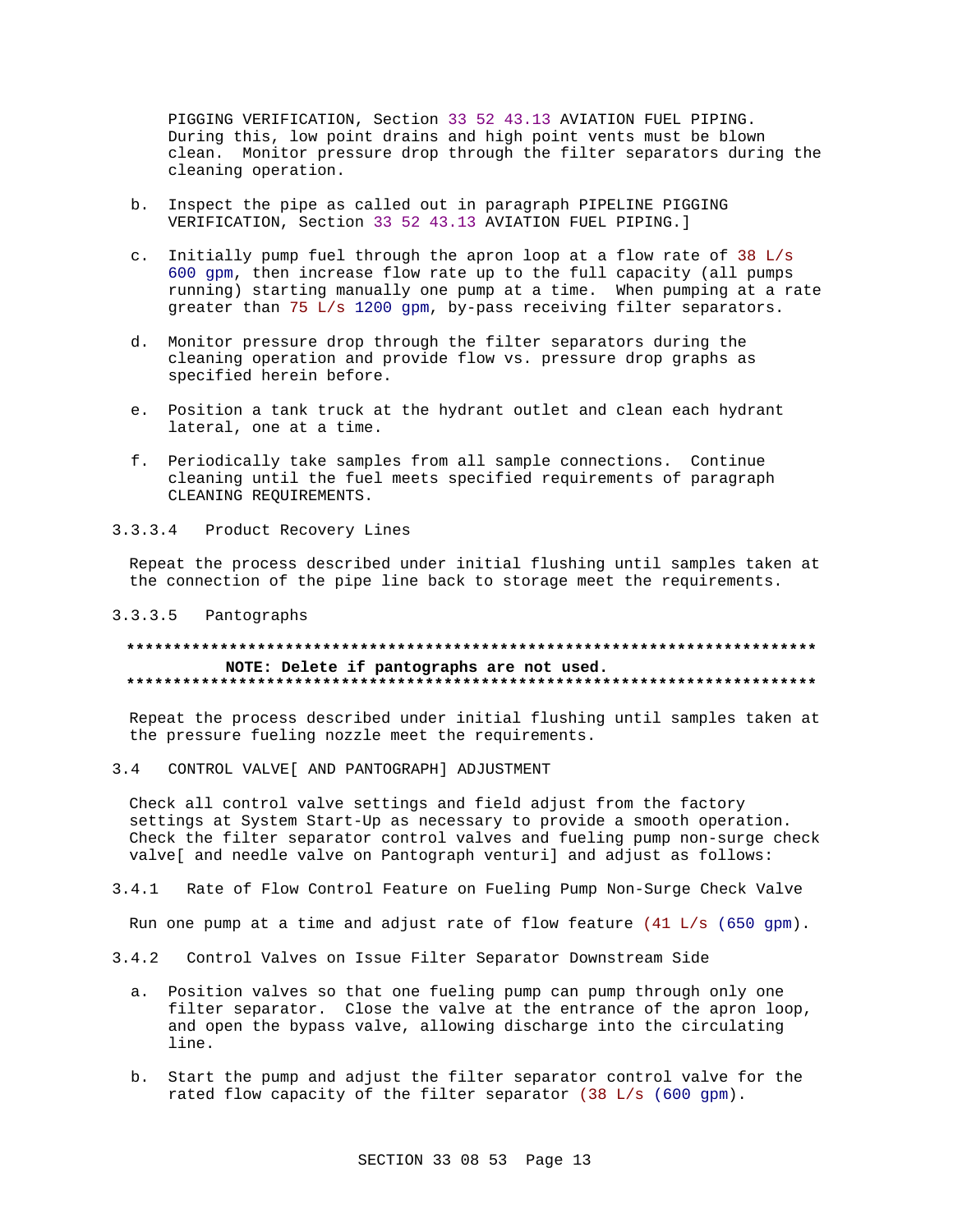c. Repeat above for each remaining filter separator.

### 3.4.3 Venturi Needle Valve

### NOTE: Delete if pantographs are not used.

Venturi needle valve must be adjusted to ensure a pressure equal to nozzle pressure at maximum flow possible. After initial setting, valve must be locked in adjusted position.

#### $3.5$ **EOUIPMENT TESTS**

# NOTE: Designer to edit Equipment Tests (Attachment 1) for this project and provide to the contractor. Equipment Tests can be found with the Type III Standards on the WBDG.

After completion of flushing, cleaning, and control valve and electrical components adjusting operations, the tests specified hereinafter must be performed. After cleaning is complete and prior to Performance Testing, Equipment Tests must be performed. Field adjustment of automatic control valves and automatic pump controls while in operation must be made only by the valve manufacturer's authorized field test engineer. For final adjustment of installed electrical control equipment provide an experienced electrical engineer, factory representative of PCP manufacturer and factory representative of PIT and DPT manufacturers. Both the mechanical and electrical components must be adjusted concurrently. Record required data necessary to prepare Equipment Tests Report.

#### $3.5.1$ Equipment Tests

System Supplier must complete and submit the Equipment Tests, see Attachment 1 - Equipment Tests. Submit Equipment Tests prior to Performance Testing (Government approval not required prior to Performance Testing.)

#### $3.5.2$ Operating Tank Low Level Alarm

Position valves to transfer fuel between operating tanks. Start one fueling pump and pump sufficient fuel out of the first operating tank to allow the low level alarm (LLA) to stop the fueling pump. This procedure must be repeated for each fueling pump and each tank until the low level alarm stops the fueling pump due to low liquid level in operating tank.

### 3.5.3 Fuel Delivery

## NOTE: Select valve size and verify flow rate with SME.

Deliver fuel to each fueling point against a backpressure at the outlet of the hydrant control valve created by the tank trucks and hoses used during the tests. [ The flow rate must be not less than  $[38]$  [ $\_\_\_\_\$ ] L/s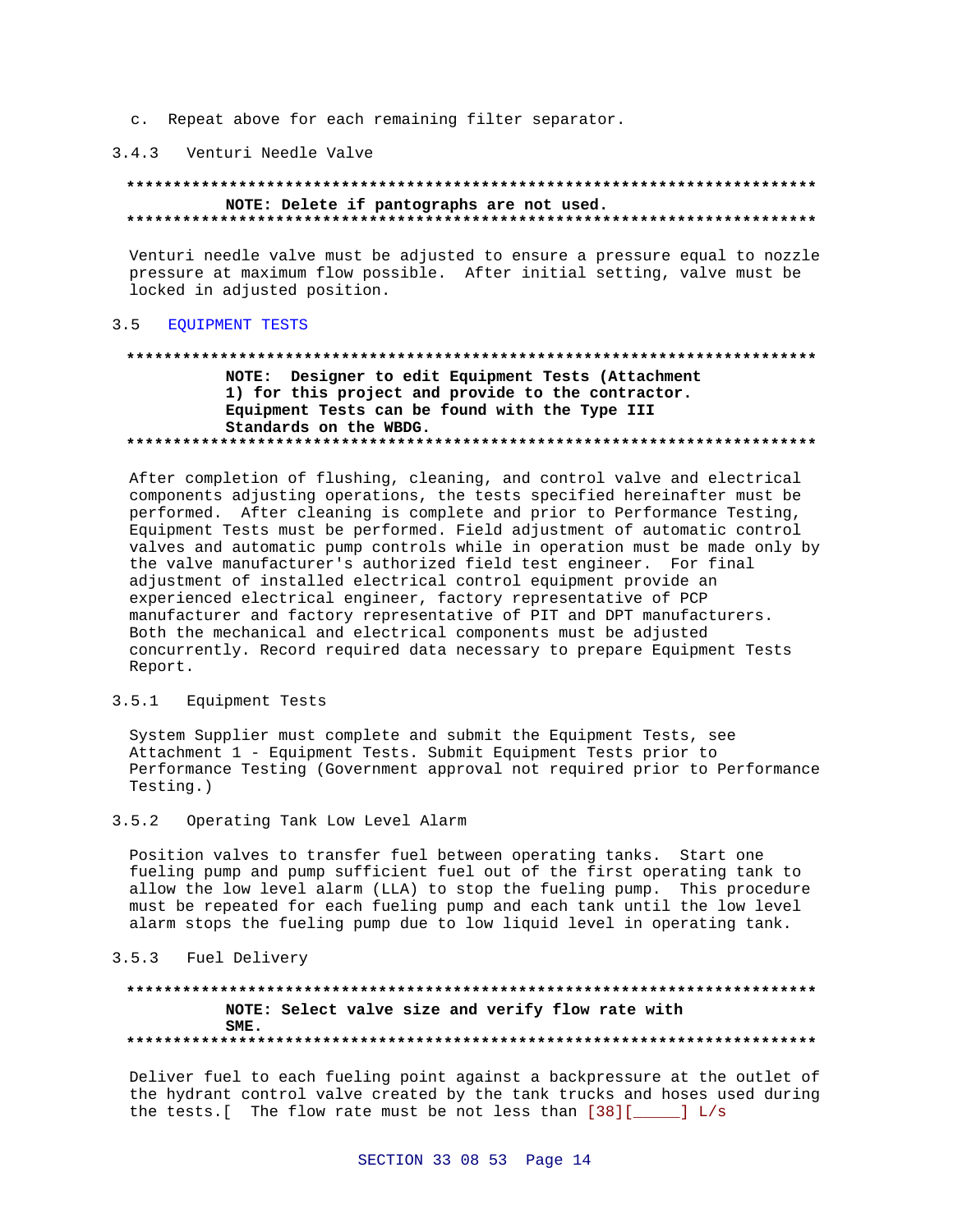[600][\_\_\_\_\_] gallons per minute for a 100 mm 4-inch valve.][ The flow rate must be not less than  $[75]$ [ $\_\_\_\_\$ ] L/s [1200][ $\_\_\_\_\$ ] gallons per minute for a 150 mm 6-inch valve]. Flow rates might be affected by aircraft capability.

#### $3.5.4$ Fueling Pump Operation

Demonstrate operation of all pressure and flow devices to start and stop the fueling pumps at the indicated pressure and flow rates in the presence of the Contracting Officer. Repeat the operating sequence with each of the pumps being selected as lead pump. For this test, measure the flow rates. Witness and record flow rates and test results.

#### Defueling Performance  $3.5.5$

To test the defueling operation in the "automatic" mode, the Government will furnish a defueling cart or a hydrant hose truck with a 19 L/s 300 gpm pump rated at 1140 kPa 165 psi to pump fuel from a government furnished tank truck or bladder back into the system. While this defueling test is in operation, operate one 38 L/s 600 gpm transfer pump providing flow into a tank truck through one hydrant control valve. Demonstrate capability of defueling into the system at the same time a fueling operation is in progress. Also test the defuel capability while in the "Flush" mode.

#### Emergency Shutdown  $3.5.6$

### NOTE: Delete if not provided.

With one fueling pump circulating fuel through the system, test each "Emergency Stop" pushbutton station to verify that the pump stops [and the emergency shutoff solenoid activates and the control valve closes]. Repeat above procedure for each fueling pump and "Emergency Stop" pushbutton station. Conduct tests for both the automatic and manual modes. With all the fueling pumps circulating fuel through the system, push an "Emergency Stop" pushbutton station.

#### $3.5.7$ Hydrant Control Valve

Each Hydrant Control Valve must be operated to demonstrate the following:

#### $3.5.7.1$ Surge Shut-Down Capability

Surge from shut-off of on-board aircraft fill valve can be simulated by closing a fill line valve to the tank truck or bladder, use a 3 second closure.

#### $3.5.7.2$ Pressure Control at Setpoint + 15 kPa 2 psi

Requires use of a pressure gage at the pressure fueling nozzle

 $3.5.8$ Filter Separator Float Control Valves with Manual Tester

Using the manual float control test level on each Filter Separator, lift the weight from the float ball slowly and observe the Operation and closure of the water slug shut-off feature on the Filter Separator Control Valve.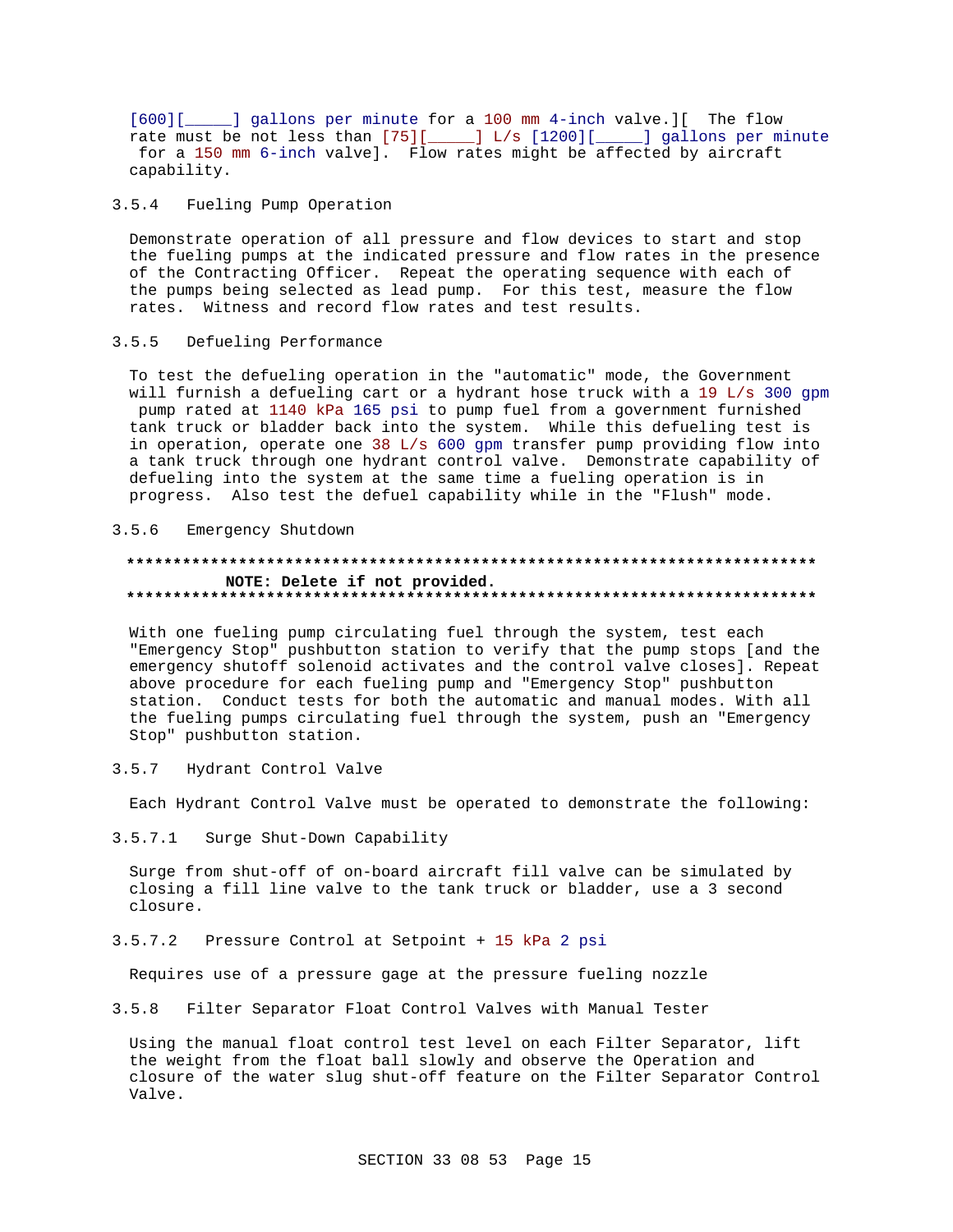### 3.5.9 Overfill Valve

Place fuel transfer pump in the "off" position. Delivery quantity of fuel to Product Recovery Tank to demonstrate capability of valve to close. Place Fuel Transfer Pump in the "Automatic" position to demonstrate capability of valve to open when fuel level drops below set point.

## 3.6 PERFORMANCE TESTING

Performance testing is required to occur after the Contractor has performed the Equipment Tests. Performance testing must demonstrate to the satisfaction of the Contracting Officer and SME these portions of the fueling system are working as specified. Performance testing must consist of repeating the Equipment Tests (indicated in previous paragraphs) and operating the fueling system during actual fueling and defueling operations in the presence of Government Witnesses. The maximum rated capacity of the system must be demonstrated. The Contractor must notify the Contracting Officer 30 calendar days in advance of the test to permit arrangement for the use of Government-furnished items. During the time period of performance testing, no construction activities will be allowed on the project site. The project site must be considered an operational (fuel) zone (verses a construction zone) during this performance testing period. Personnel, dressed for fuel's operation, will be present to witness testing and participate in Contractor provided training.

### 3.6.1 Final Performance Test

A final performance test must consist of fueling aircraft if the installation has aircraft available.

### 3.6.1.1 Satisfactory Performance

In the event a portion of the system or any piece of equipment fails to meet the test, make the necessary repairs or adjustments and repeat the Performance Test until satisfactory performance is obtained. The determination of satisfactory performance must be made by the Contracting Officer and the SME.

## 3.6.2 Performance Testing Plan

# **\*\*\*\*\*\*\*\*\*\*\*\*\*\*\*\*\*\*\*\*\*\*\*\*\*\*\*\*\*\*\*\*\*\*\*\*\*\*\*\*\*\*\*\*\*\*\*\*\*\*\*\*\*\*\*\*\*\*\*\*\*\*\*\*\*\*\*\*\*\*\*\*\*\* NOTE: Designer to edit Performance Testing Plan**

**(Attachment 2) for this project and provide to the contractor. Performance Testing plan can be found with the Type III Standards on the WBDG. \*\*\*\*\*\*\*\*\*\*\*\*\*\*\*\*\*\*\*\*\*\*\*\*\*\*\*\*\*\*\*\*\*\*\*\*\*\*\*\*\*\*\*\*\*\*\*\*\*\*\*\*\*\*\*\*\*\*\*\*\*\*\*\*\*\*\*\*\*\*\*\*\*\***

System Supplier must edit the example Performance Testing plan and submit for approval. An example Performance Testing plan can be found at the end of this Section as Attachment 2 - Performance Testing Plan. Submit plan a minimum of 60 days prior to performance testing.

### 3.6.3 Equipment Tests

System Supplier must provide 10 hard copies of the completed Equipment Tests to the SME at the start of Performance Testing for validation during Performance Testing.